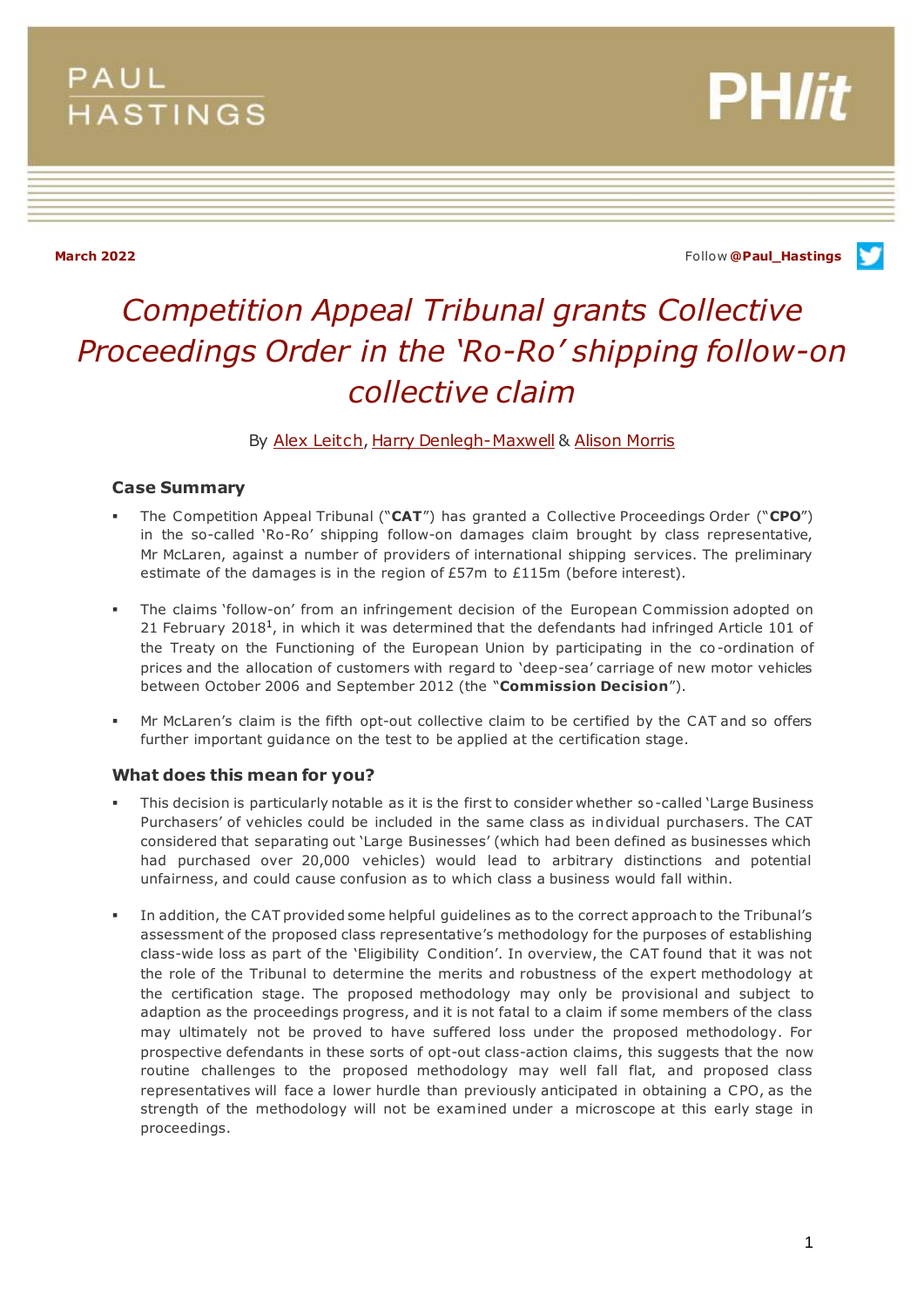### **Case overview**

- Mr McLaren, an individual with substantial experience in consumer protection (including nine years working for consumer association 'Which?'), incorporated a special purpose vehicle , of which he is the sole director and member, in order to bring the claim on behalf of consumers who had purchased new vehicles (of certain makes and models) which were transported by deep-sea shipping during the infringement period established by the European Commission. Substantial funding was obtained from Woodford Litigation Funding to bring the claim.
- Mr McLaren has argued that the claim should be heard on an opt-out collective basis as the full effects of the cartel were passed down the supply chain to all of the final purchasers of the new vehicles and proposed a methodology by which the full delivery charges imposed by the shipping companies was assumed to have been passed to the end-purchaser.
- In order to assess whether the claim should be certified as an opt-out collective action, the CAT had to assess:
	- Whether the person who has brought the proceedings is one who could be authorised to act as a class representative (the "**Authorisation Condition**"); and
	- Whether the claims are of the sort which are eligible for inclusion in collective proceedings (the "**Eligibility Condition**").
- In respect of the Authorisation Condition, the C AT considered that, in light of Mr McLaren's substantial experience in consumer protection, the special purpose vehicle which he had incorporated for bringing the claim was undoubtedly one which could be authorised to act as class representative.
- In relation to the Eligibility Condition, the main objection to certification raised by the prospective defendants was that there had been no pass-on of any price impact of the cartel to the endpurchasers, and therefore there was no common issue between the claims so as to make the claims eligible for opt-out collective proceedings. The prospective defendants argued that the methodology put forward by Mr McLaren, in order to demonstrate that the prospective class members had indeed suffered loss and that 'pass-on' of the inflated prices to end consumers was a 'common issue' between the claims, was inadequate.
- In addressing this argument, the CAT considered the recent Supreme Court decision in *Merricks*  v Mastercard<sup>2</sup>, in which the Supreme Court held that the CAT had erred in treating the suitability of aggregate damages as a statutory hurdle rather than merely one issue within a multi -factorial assessment and had afforded undue weight to perceived forensic difficulties in quantifying damages. For more information on this decision, see our update [here.](https://www.paulhastings.com/insights/phlit-the-london-litigation-blog/december-2020-defendant-friendly-guidance-on-security-for-costs-supreme#Fourth)
- With that decision in mind, the CAT noted that it is not the role of the Tribunal at the certification stage to test the robustness of the expert methodology. Instead, the correct approach is to assess whether the methodology offers a "realistic prospect" of assessing loss on a class -wide basis. The Tribunal also noted that this does not mean that the methodology proposed by the class representative must be the best methodology available, and the methodology may only be provisional. The Tribunal recognised that at such an early stage of proceedings, when there may be limited factual evidence available to support the development of a methodology, that any methodology may need to be adapted to reflect as proceedings progress.
- In addition, the Tribunal confirmed that it would not be fatal to an opt-out collective claim if some members of the class cannot ultimately be proved to have suffered loss under the chosen methodology.